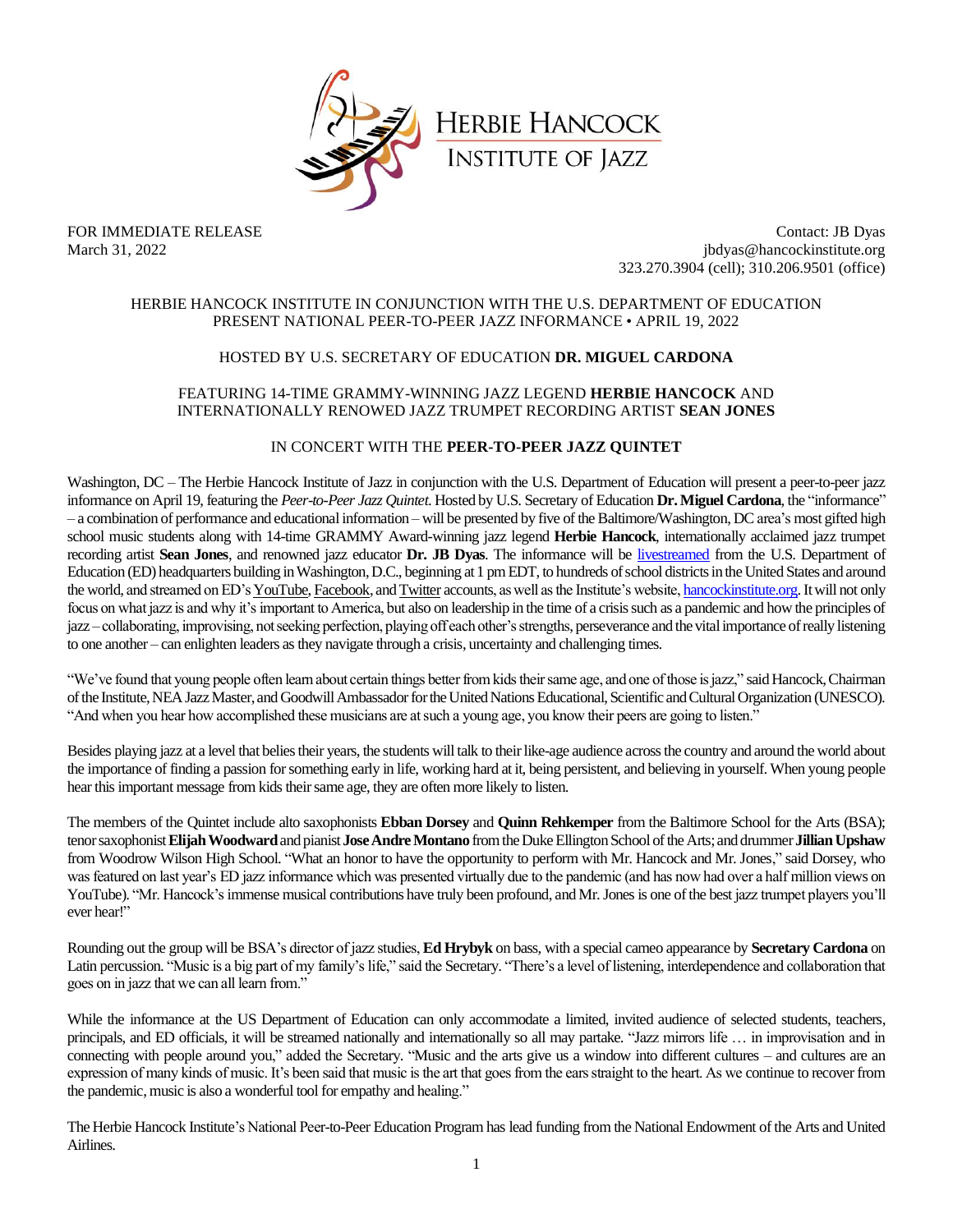### ABOUT THE ARTISTS & EDUCATORS



**Herbie Hancock** is a true icon of modern music. Throughout his explorations, he has transcended limitations and genres while maintaining his unmistakable voice. With an illustrious career spanning six decades and 14 GRAMMY Awards, including Album of the Year for *River: The Joni Letters*, he continues to amaze audiences across the globe. Born and raised in Chicago, Hancock began playing piano at age 7. At age 20, he recorded his Blue Note Records debut album, *Takin' Off*, which included "Watermelon Man," the first of many Top 10 hits. As a member of the Miles Davis Quintetin the 1960s, Hancock became one of the pioneers of modern jazz improvisation. His recordings during the 1970s combined electric jazz with funk and rock sounds in an innovative style that influenced jazz, pop, and R&B music for decades to come. In 1983, "Rockit," from his platinum-selling *Future Shock* album, won Hancock a GRAMMY

for Best R&B Instrumental. He received an Oscar in 1987 for Best Score, honoring his work on *Round Midnight*. Hancock was named an NEA Jazz Master in 2004, and received a Kennedy Center Honor in 2013. His critically acclaimed autobiography, "Possibilities," was published in 2014. Hancock serves as Chairman of the Herbie Hancock Institute of Jazz and Goodwill Ambassador for the United Nations Educational, Scientific and Cultural Organization (UNESCO). He was instrumental in establishing International Jazz Day, annually celebrated in UNESCO's 193 member states on April 30. *www.herbiehancock.com*



**Miguel A. Cardona** is the 12th U.S. Secretary of Education. Secretary Cardona has dedicated his career to serving students, educators, and families as an elementary school teacher, school principal, district administrator, and, most recently, as commissioner of education for the state of Connecticut. Secretary Cardona's focus on equity and excellence for all learners has driven his work at all levels of the education sector. Secretary Cardona has led the federal government's effort to support states in reopening America's public schools for in-person learning amid the recovery from the pandemic, moving from only 46 percent of schools open when President Biden took office to nearly 100 percent of schools open today. Under Secretary Cardona's leadership, the U.S. Department of Education

also has distributed historic funding through the American Rescue Plan to support K-12 schools and colleges and has granted more than \$13 billion in student loan forgiveness. Secretary Cardona earned a bachelor's degree at Central Connecticut State University as well as a master's degree and doctorate degree from the University of Connecticut. Secretary Cardona and his wife Marissa are the proud parents of two children who attend public school.



**Sean Jones** is one of the top jazz trumpeters and composers on the scene today. He appears on more than 50 albums and has performed all over the world with such eminent jazz artists as Tia Fuller, Herbie Hancock, the Jazz at Lincoln Center Orchestra, Joe Lovano, Marcus Miller, Dianne Reeves, SFJazz, Wayne Shorter, Nancy Wilson, and Miguel Zenon. He has eight recordings as a leader and is regularly cited in *DownBeat* and *JazzTimes* magazines' annual Critics and Readers' Polls as one of the best trumpet players of his generation. Besides being an internationally acclaimed performer and composer, Jones is a dedicated jazz educator who enjoys working with up-and-coming young artists. Former Chair of the Brass Department at the Berklee College of Music, Jones

currently serves as Chair of Jazz Studies at the world renowned Peabody Conservatory of Music. He also serves as Artistic Director for Carnegie Hall's National Youth Jazz Orchestra and presents jazz workshops around the globe. His latest recording, *Live from Jazz at the Bistro* (Mack Avenue Records), has been lauded by jazz fans and critics alike. *www.sean-jones.com*



**Dr. JB Dyas** has been a leader in jazz education for the past two decades. Formerly the Executive Director of the Brubeck Institute, Dyas currently serves as Vice President for Education and Curriculum Development at the Herbie Hancock Institute of Jazz. He oversees the Institute's education and outreach programs including *Jazz In America: The National Jazz Curriculum* (www.jazzinamerica.org), one of the most significant and wide-reaching jazz education programs in the world. Throughout his career, he has performed across the country, taught students at every level, directed large and small ensembles, and developed and implemented new jazz curricula. He has written for DownBeat magazine and other national music publications, presented numerous jazz workshops, teachertraining seminars, and jazz "informances" around the globe with such renowned artists as Dave Brubeck and Herbie

Hancock, and has made a series of teacher-training jazz education videos. Dr. Dyas received his master's degree in Jazz Pedagogy from the University of Miami and PhD in Music Education from Indiana University, and is a recipient of the DownBeat Achievement Award for Jazz Education. *www.jbdyas.com*.

## ABOUT THE UNITED STATES DEPARTMENT OF EDUCATION

The United States Department of Education is a Cabinet-level department of the United States government. It began operating on May 4, 1980, having been created after the Department of Health, Education, and Welfare was split into the Department of Education and the Department of Health and Human Services by the Department of Education Organization Act, which President Jimmy Carter signed into law in 1979. With a mission to promote student achievement and preparation for global competitiveness by fostering educational excellence and ensuring equal access, the primary functions of the U.S. Department of Education are to establish policy for, administer and coordinate most federal assistance to education; collect data on U.S. schools; and enforce federal educational laws regarding privacy and civil rights. The Department is led by the United States Secretary of Education, Dr. Miguel Cardona.